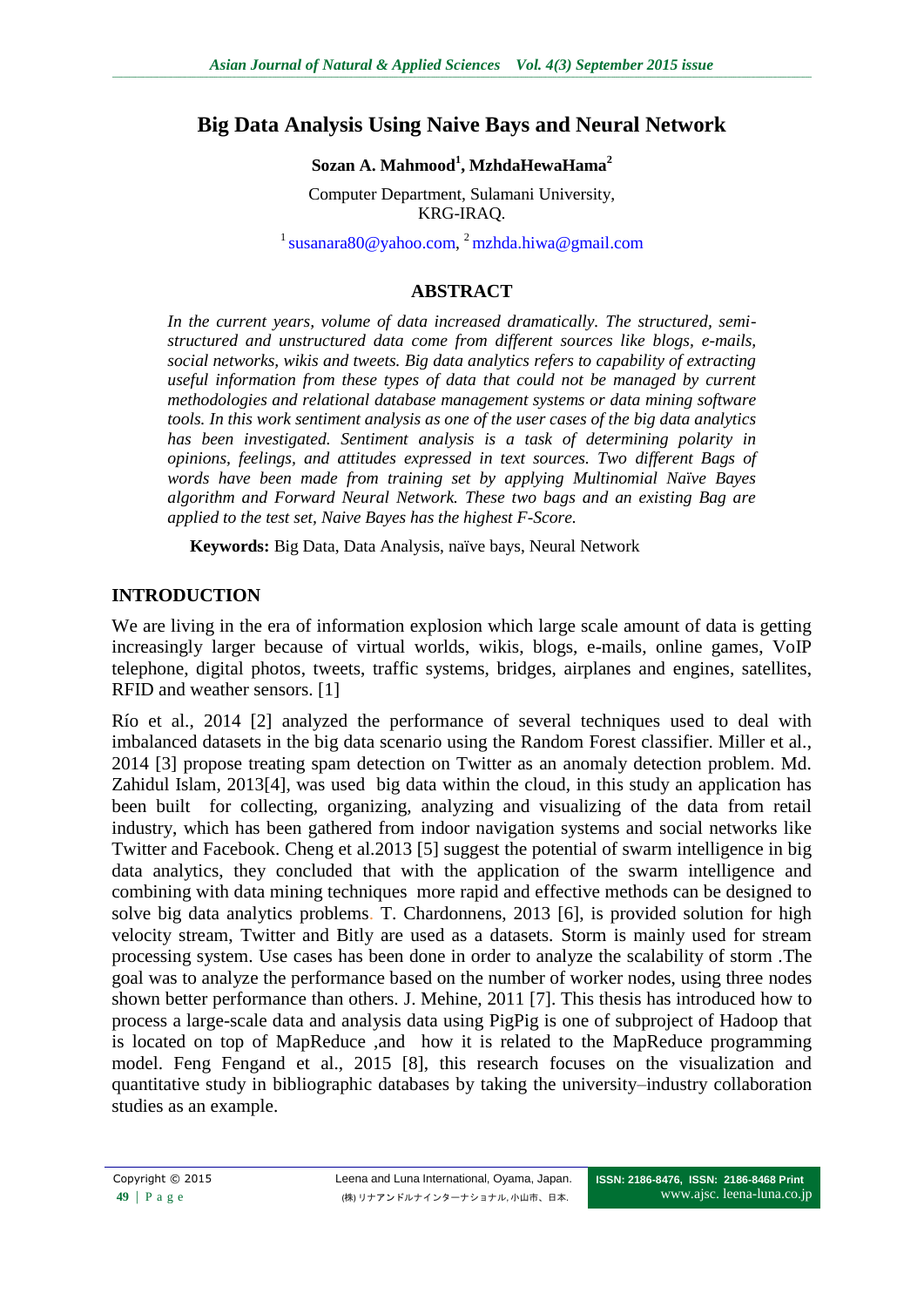The main aim of this work is to analyze Sentiments of twitter to determine people feeling about any kind of subjects, to get familiar with methodologies, tools, techniques in Big Data like Apache Hadoop and its characteristics and components like MapReduce paradigm, Apache Hive and HDFS. In this work MongoDB as NoSQL databases are used to store unstructured data like JSON files, and Using python NLTK library for preprocessing datasets. Also,applying machine learning algorithms like Naïve Bayes and Neural Network in sentiment analyses and making Bag of Words and Implementation of algorithms using Hadoop.

## **THEORETICAL BACKGROUND**

### **Hadoop**

Hadoop is a Top level Apache project, open source software framework that's written in java programming language which allows the distributed processing of massive data sets across different sets of servers. Hadoop is designed to scale up from single server to a thousands of machines, each offering local computation and storage [9].

The most important software for big data analytic is Apache Hadoop which is based on MapReduce programming paradigm and a distributed file system which called HDFS. It allows writing programs using Apache Hive that quickly process large amount of data in parallel on large clusters of computer nodes. Apache Hive codes compile and translate to MapReduce jobs. They divide the input dataset into independent subsets that are processed by map tasks in parallel. After that steps of reducing tasks to obtain the results are followed. Hadoop consists of two main components:

# *HDFS*

Is a Java-based file system that provides scalable and reliable data storage that is designed to span large clusters of commodity servers. HDFS was designed to be a scalable, fault-tolerant, distributed storage system that works closely with MapReduce [7]. HDFS is highly faulttolerant and have designed to be deployed on low-cost hardware [10].

### *MapReduce*

MapReduce is a Heart of Hadoop, a programming model for parallel processing of tasks on a distributed computing system and an associated implementation for processing and generating large data sets. This algorithm allows splitting of a single computation task to multiple nodes or computers for distributed processing. As a single task can be broken down into multiple subparts, each handled by a separate node, the number of nodes determines the processing power of the system. As MapReduce is an algorithm, it can be written in any programming language.[11]

A MapReduce program consists of two user-specified functions, the Map phase and the Reduce phase as shown in figure (1). In the Map phase, each mapper reads raw input, record by record, and converts it into Key/Value pair  $[(k,v)]$ , and feeds it to the map function then map function performs a computation on a key value pair. The Map function operates on each of the pairs in the input and produces intermediate output in the form of new key/value pairs depending upon how the user has defined the Map function. Output of the map function is then passed to the reduce function as input [12]. The reduce function then, applies an aggregate function on its input merges all intermediate values associated with intermediate keys (e.g. count or sum values), and stores its output to the disk.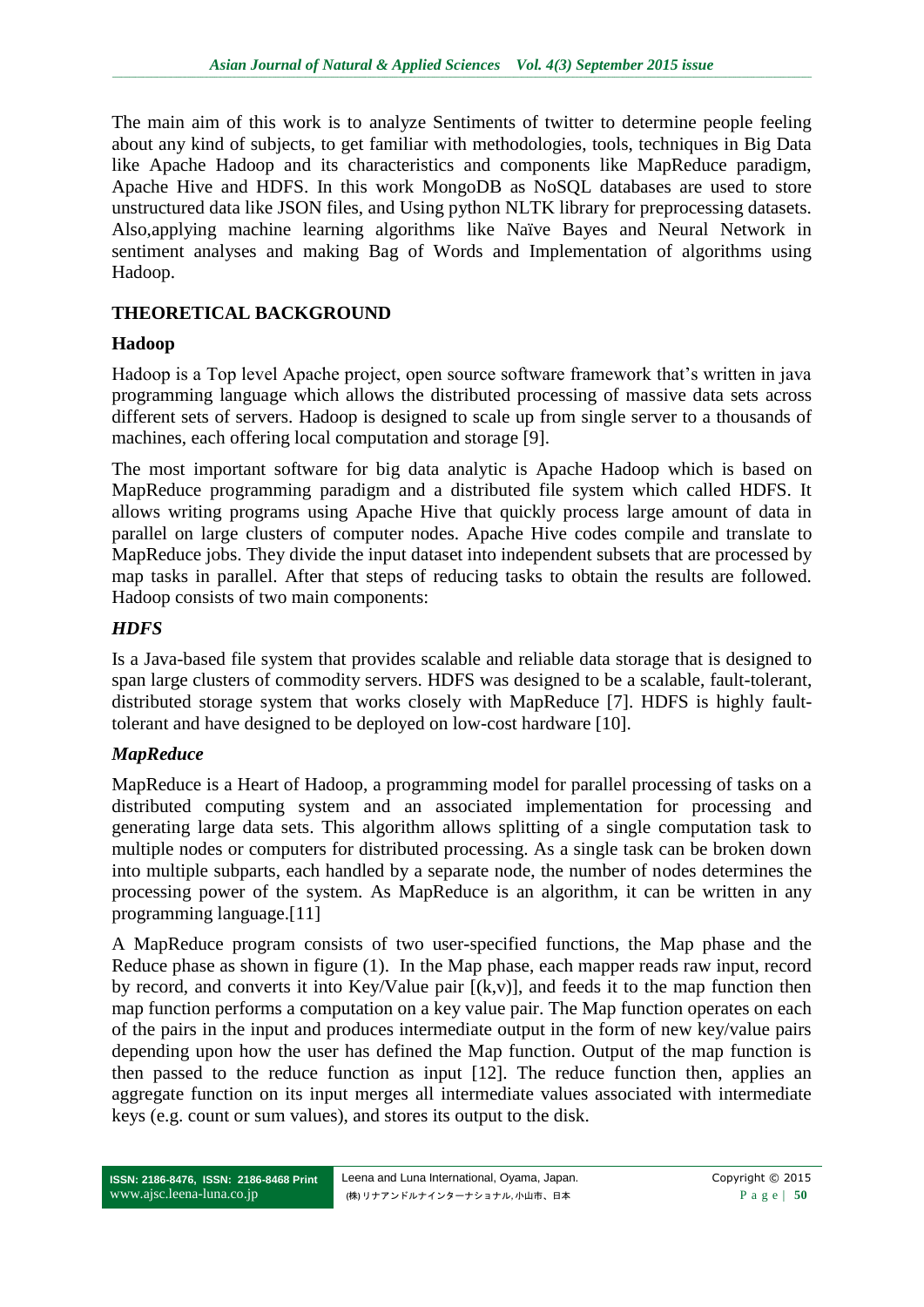

Figure 1. Illustration of MapReduce Algorithm [9]

The mapping function takes the input file, separates the records, and sends them to different nodes or mapping instances for processing. The mapping function then splits the document into words and each record is given to one cluster to perform mapping tasks in parallel.

Then assigns a digit "1" to inform a key-value pair for further computation. The intermediate output is in the form of (word, 1) and is sorted and grouped into individual nodes to calculate the frequency. The resultant output from the sort operation is then fed to the reduce function, which sums up the outputs from different nodes and generates the final output containing the frequency.

# **Hive**

The Apache Hive is an open source data warehouse software built on top of Hadoop for providing data summarization, query, and analysis [13]. Queries are compiled into [MapReduce](http://searchcloudcomputing.techtarget.com/definition/MapReduce) jobs it means that queries are automatically translated in to MapReduce and then executed on Hadoop [14]. [HCatalog](https://cwiki.apache.org/confluence/display/Hive/HCatalog) Is a component of Hive built on top of hiveis a table and storage management layer for Hadoop that enables users with different data processing tools — Pig, MapReduce to more easily read and write data on the grid. HCatalog supports reading and writing files in any format for which a SerDe can be written. By default, HCatalog supports RCFile, CSV, JSON, and SequenceFile, and ORC file formats [15].

# **NOSQL Databases**

Evolution of the SQL databases begins in the late 1990s. After a few years it became a serious competitor to RDBMS because RDBMS has its own set of problems when applied to massive amounts of data. The problems relate to efficient processing, effective parallelization, scalability, and costs. So in the year 2009 and 2010 there were organized NoSQL conferences.[16].

# **PROPOSED SYSTEM**

To implement the proposed system, twitter sentimental data has been investigated, refined analyzed and visualized as one of the user cases of big data analytics. The algorithms have been implemented in Horton works Sandbox, which is a personal and portable Hadoop environment that has been installed on a VMware virtual machine environment. Apache Hive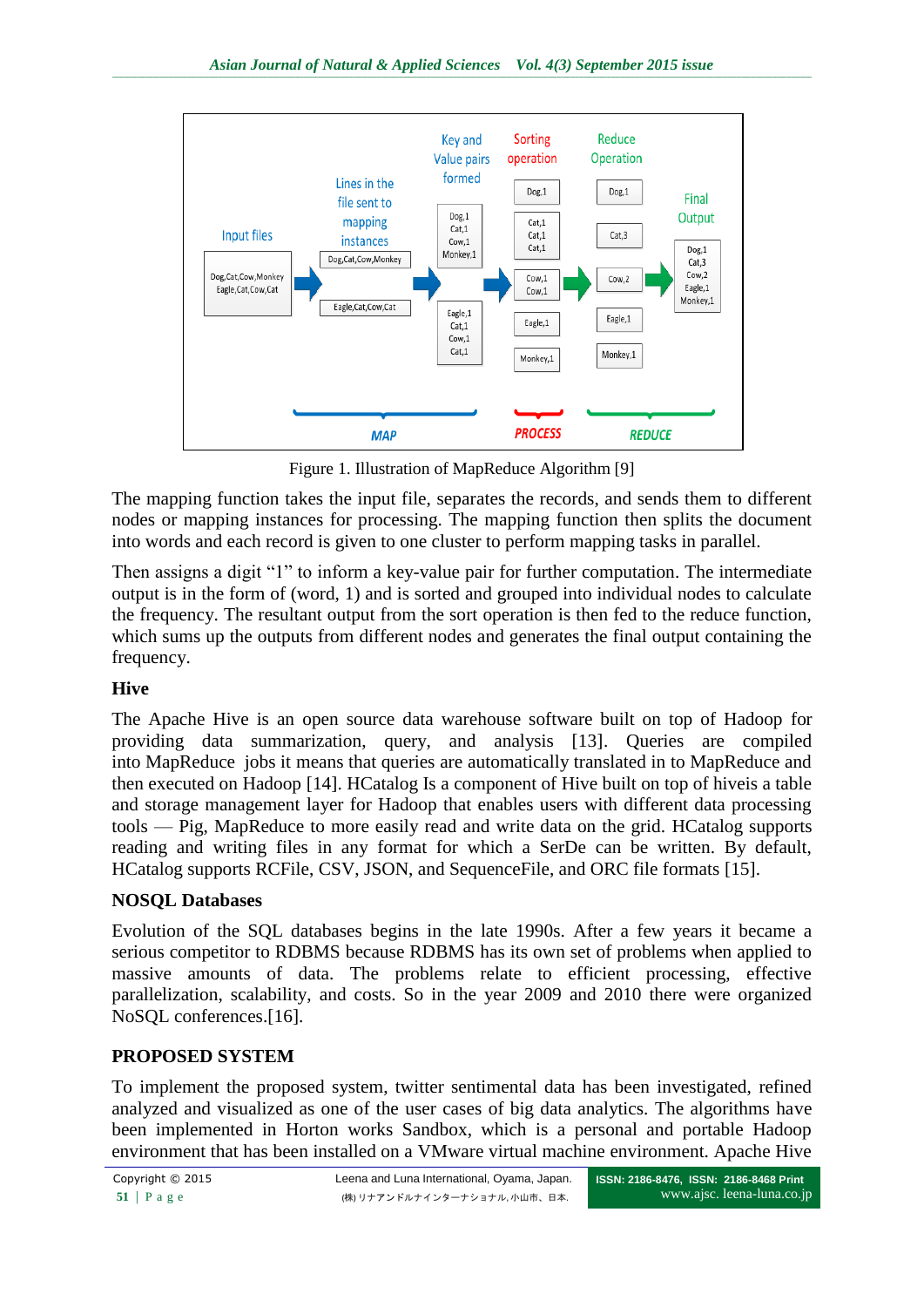has been used for implementing the algorithms and processing all the data inside the HDFS. Hive provides HiveQL is a Query language used for implementation of all algorithms then automatically converted into MapReduce and then executed on Hadoop. Figure (2) shows the steps of proposed system implementation.



Figure 2. Overview of System Implementation

Twitter Sentiment Analysis Dataset contains 1,578,627 classified tweets, which have been sorted by tweets content alphabetically. Each row is marked as "1" for positive sentiment and ―0‖ for negative sentiment.

The public tweets directly have been downloaded using a java program and Twitter API has been stored in a mongoDB. For preprocessing Stemming stage is used to find out the root/stem of a word. Lemmatization is very similar to stemming, but is more akin to synonym replacement. A lemma is a root word, as opposed to the root stem. As the first part of the work after preprocessing about 30% of the corpuses has been used for testing the algorithms, while the rest (70%) has been dedicated towards training set to train the neural network and Naïve Bayes algorithms to classify sentiments.

In both algorithms Bag of Words from training set has been made. Later Neural Network algorithm has been used to prepare dictionary of positive and negative words.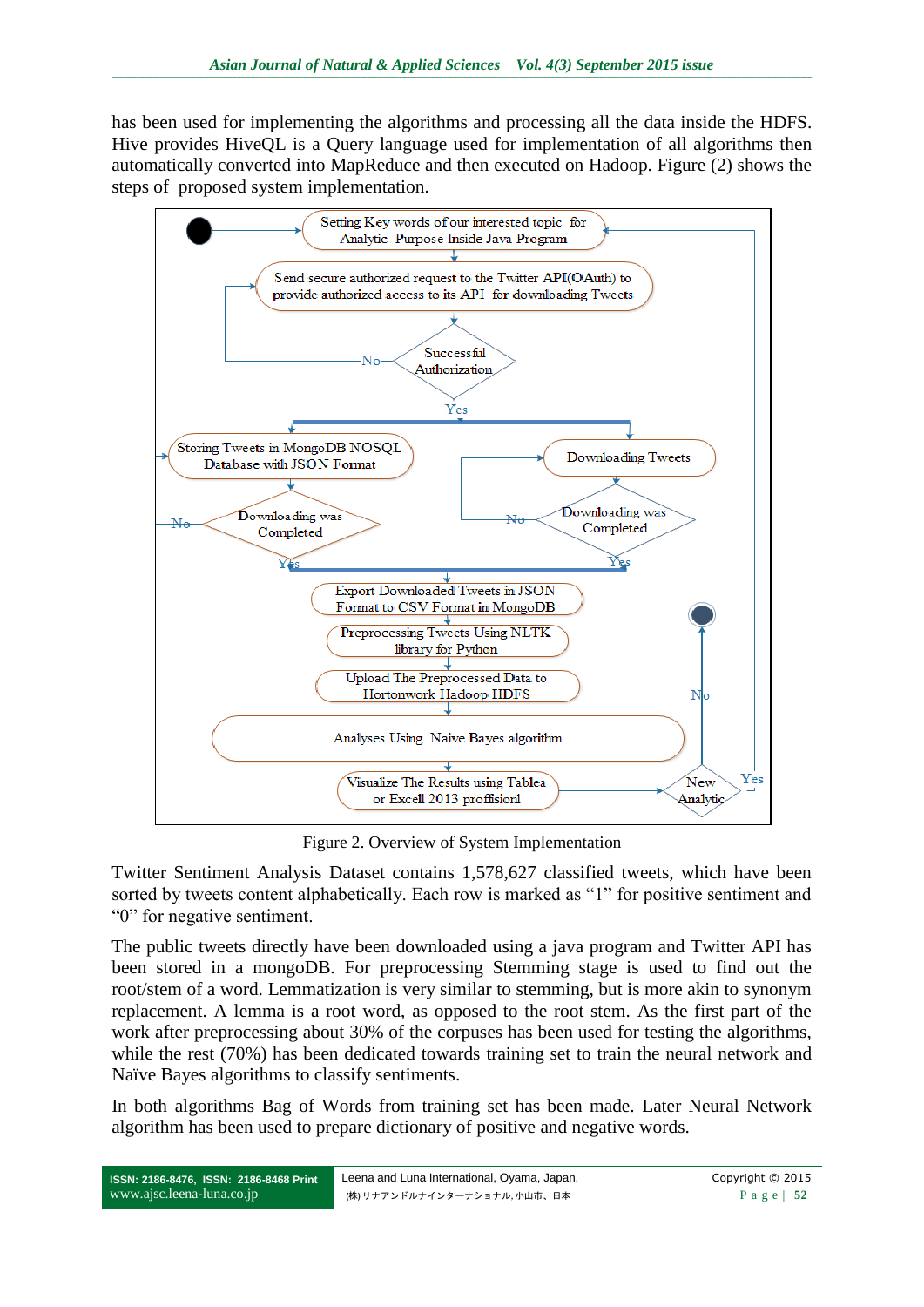The simplest way to compute frequent item sets is to consider all possible item sets, compute their support, and check whether they are higher than the minimum support threshold.[17] The following steps for naïve Bayes's rule applied to documents and classes, for each document d and class c:

1. From training corpus, extract Vocabulary */\*list of words\*/*

*Calculate*  $P(C_i)$  *terms*/\* likelihood \*/

*For each in C do*

 $docs<sub>i</sub> = all$  docs with class  $C<sub>i</sub>$ 

 $P(C_i) = \frac{|docs_j|}{|total|}$ |total number of decuments|

2. Calculate  $P(W_k | C_i)$  terms

 $Text_i = single doc containing all docs_i$ 

For each word  $W_k$  in bag of words

 $n_k$ *=number of occurences of W<sub>k</sub> in Text<sub>i</sub>* 

 $P(W_k | C_j) = \frac{n_k + \alpha}{n + \alpha |size\ of\ bag\ of\ words|}$ 

3. For each given docs in test set

$$
\Gamma(POSTIVES) = P(C_j) \prod_{l=1}^{K} (P(W_k|C_j))
$$
  

$$
\Gamma(NEGATIVES) = P(C_j) \prod_{l=1}^{K} (P(W_k|C_j))
$$

IF 
$$
\Gamma
$$
(POSITIVES)>=  $\Gamma$ (NEGATIVE) THEN THE SENTENCE IS POSITIVE

# *ELSE NEGATIVE*

Activity diagram of making bag of words using Naïve Base has been illustrated in the figure (3), the operations that needs to be done are clarified using the diagram. There are three different bags of words in order of analyzing the sentiment data. The first bag of words has been made by Naïve Bayes algorithm and the second one has been made by Neural Network and the last one is available it is ready.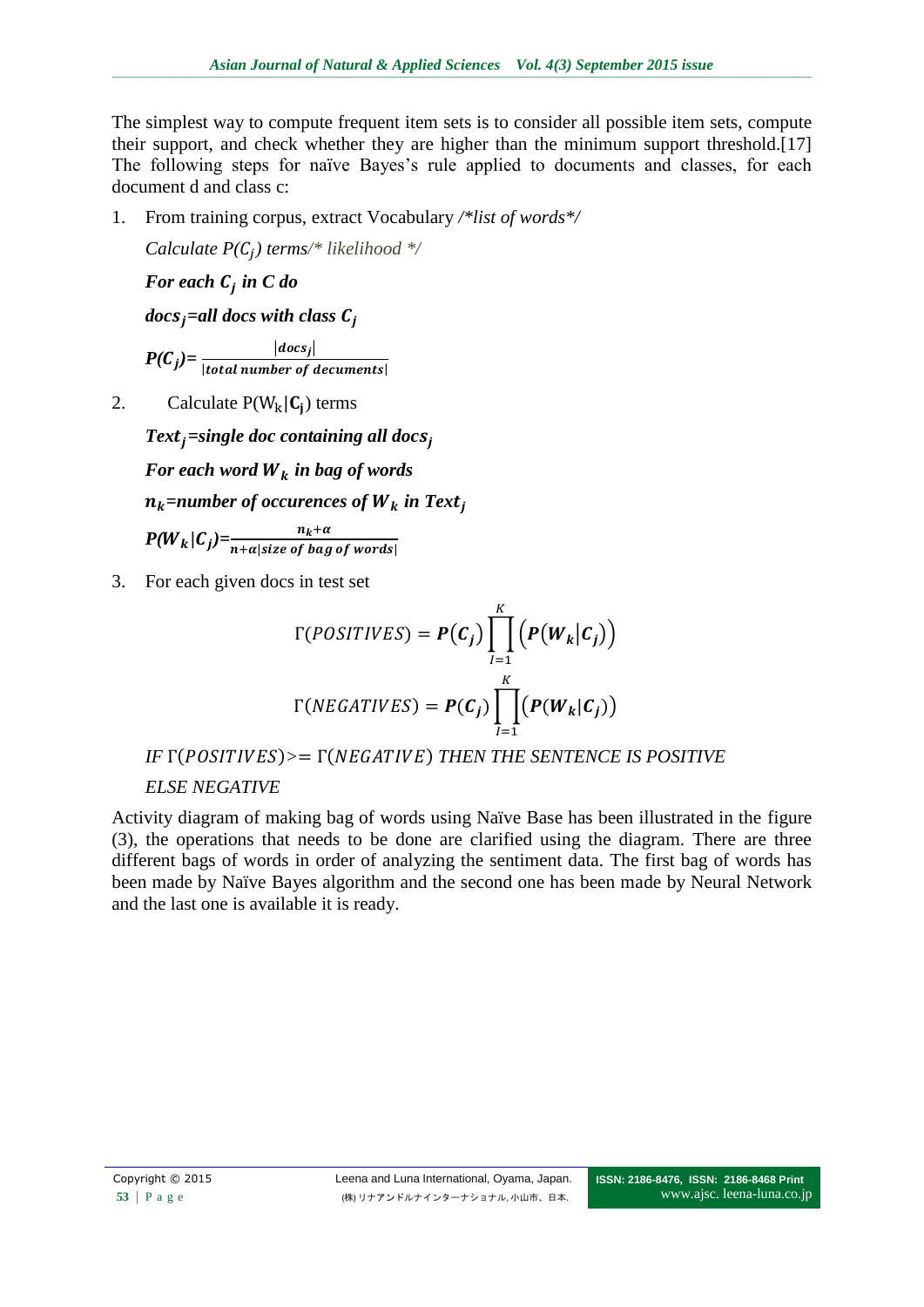

Figure 3. Activity Diagram to Make Naïve Bayes Bag of Words

After creation of bag of words the naïve Bayes algorithm need to be implemented on Hadoop Using Apache Hive as shown in figure (4).



Figure 4. Naïve Base Algorithm Implementation on Hadoop Using Apache Hive

**ISSN: 2186-8476, ISSN: 2186-8468 Print** www.ajsc.leena-luna.co.jp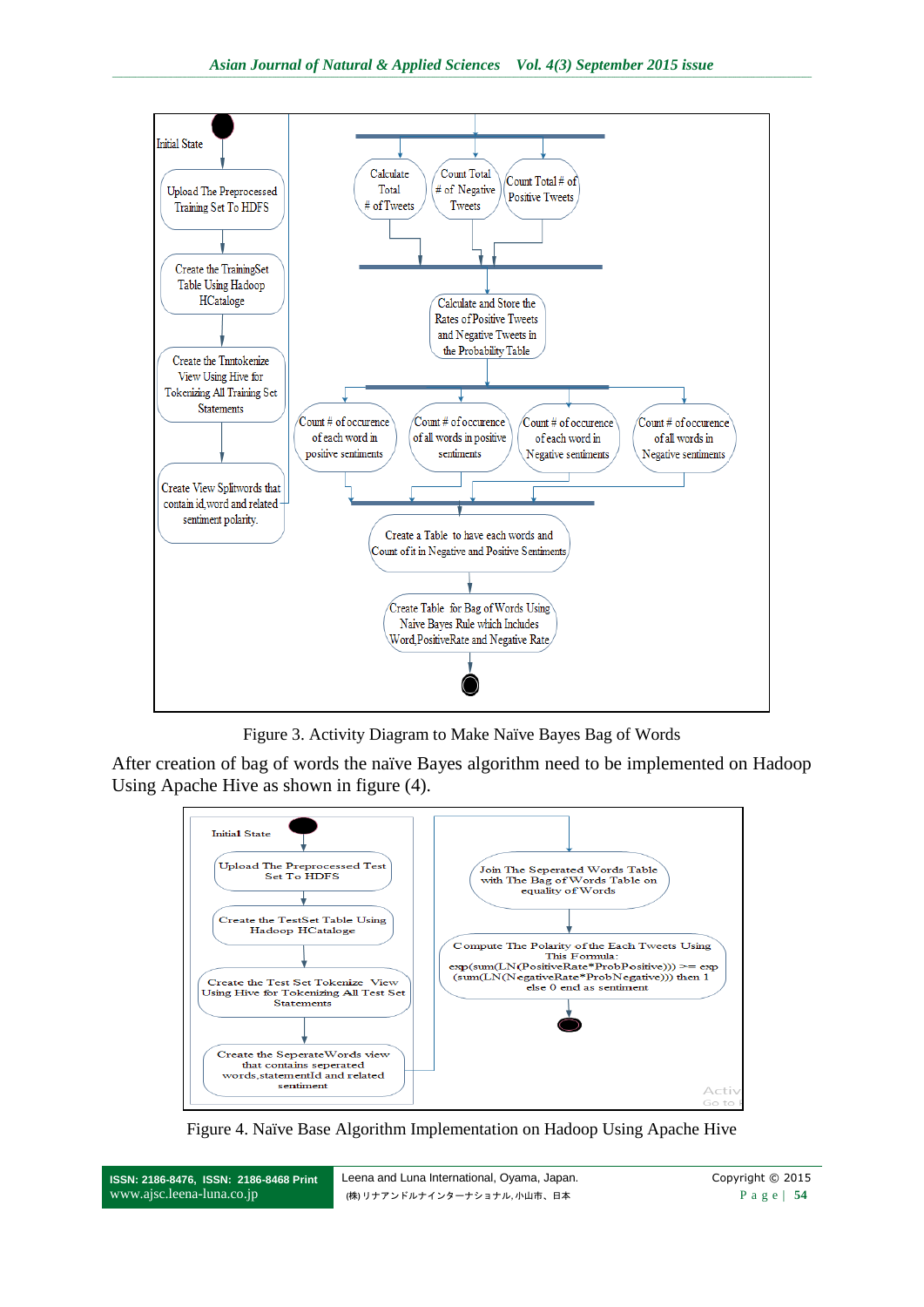# **FEED FORWARD NEURAL NETWORK**

Neural Network has emerged as an important tool for classification. The recent vast research activities in neural classification have established that Neural Networks are a promising alternative to various conventional. In this proposed system neural network text classifier contain 3 layers .The input layer contain n nodes which is the size of bag of words, hidden layer and one output node for showing 0 or 1 result. Figure (5) shows the activity diagram to make neural network bag of words.



Figure 5. Activity Diagram to Make Neural Network Bag of Words

# **ACCURACY COMPARISON**

**T**hree different algorithms have been applied on the test set data. For each algorithm Precision, Recall and F1 has been computed and used for the accuracy comparison of those three algorithms. In order to calculate the Precision, Recall and F-Score the following equations need to be used:

|  | $Precision = \frac{True \ Positive}{True \ Positive}$     | True Positive                                               |
|--|-----------------------------------------------------------|-------------------------------------------------------------|
|  | $\frac{1}{\sqrt{2\pi}}$ Number of Predicted Positives $=$ | $ \overline{True\ Positive\ + False\ Positive}$ (1)         |
|  |                                                           |                                                             |
|  |                                                           |                                                             |
|  |                                                           | $F-Score = \frac{2*Precision*Recall}{Precision+Recall}$ (3) |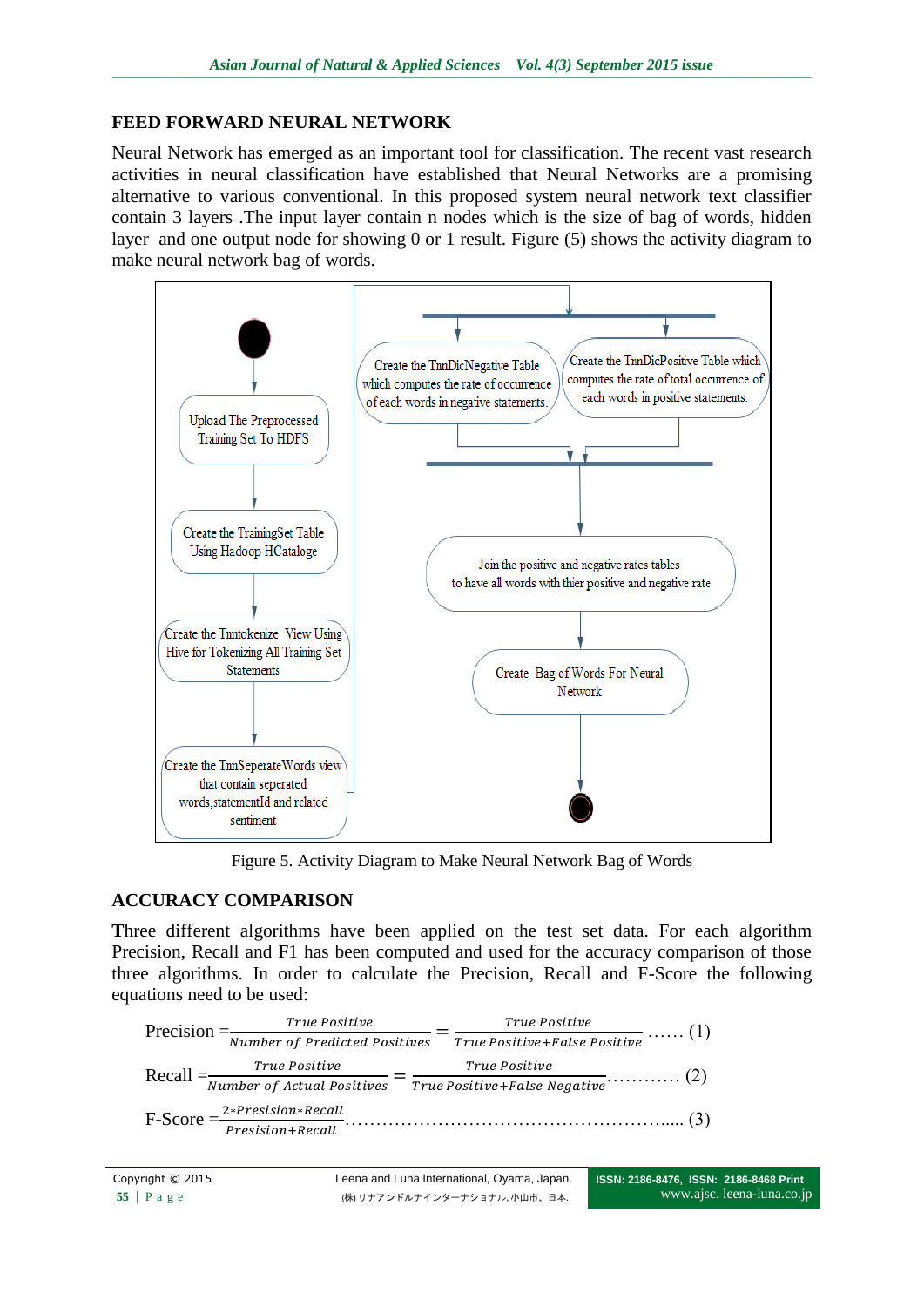| Algorithm                          | Precision | Recall                  | <i>F</i> Score |
|------------------------------------|-----------|-------------------------|----------------|
| Neural Network Algorithm           |           | 0.782398072 0.697214929 | 0.74           |
| Naïve Bayes Algorithm              |           | 0.777090497 0.741529992 | 0.76           |
| Existing Bag of Words<br>Algorithm |           | 0.549014525 0.904401909 | 0.68           |

**Table 1. Accuracy comparison among Naïve Bayes, Neural Network and Existing BOW**

As mentioned before the sentiment analyses can be used in many different areas. Organizations use sentiment analysis to understand how the public feels about something at a particular moment in time, and also to track how those opinions change over time. Table (2) shows the information about the categories that has been selected for the purpose of this work globally over 50,000 tweets has been downloaded, refined, processed and visualized. For each category about 10,000 tweets has been downloaded, preprocessed, refined, analyzed and visualized. All tweets has been selected in English languages and they are form different periods of time from 01/12/2014 to 15/01/2015.Figure (6) shows Results Chart of Sentiments of Iraq, and Figure (7) shows Visualization of Sentiment Data about Kurd around the World.

| Category    | Keywords                                                                                           | Total<br>Tweets | Positive<br>$\%$ | <b>Negativ</b><br>$e\%$ |
|-------------|----------------------------------------------------------------------------------------------------|-----------------|------------------|-------------------------|
| Competitors | $\{$ "IPhone 6" $\}$                                                                               | 10341           | 19%              | 81%                     |
| Reputation  | {"Obama"}                                                                                          | 10628           | 72%              | 28%                     |
| Reputation  | ${``ISIS''\}$                                                                                      | 10242           | 70%              | 30%                     |
| Social      | {"Marriage"}                                                                                       | 10389           | 69%              | 31%                     |
| Social      | {"Kurd","Kurdistan","North of<br>Iraq","Kurdish",<br>"Peshmerga", "Kobani", "Shangal", "Sinjar" }; | 10051           | 53%              | 47%                     |

**Table 2. Sentiment Analyses Result**

![](_page_7_Figure_6.jpeg)

![](_page_7_Figure_7.jpeg)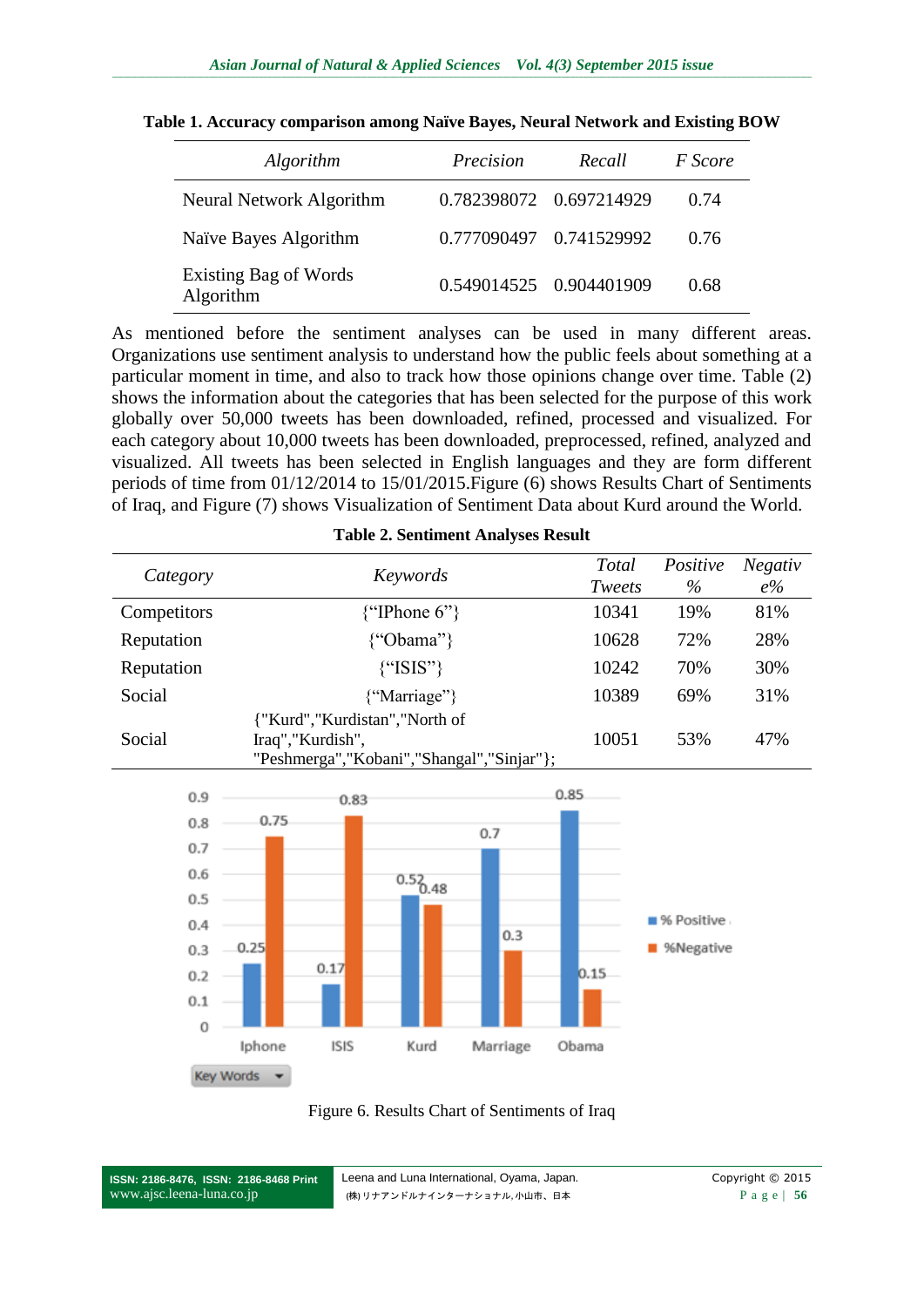![](_page_8_Figure_1.jpeg)

Figure 7. Visualization of Sentiment Data about Kurd around the World

# **CONCLUSION**

Naïve Bayes and Feed Forward Neural Network have been applied into an available data set to containing above 1,500,000 Tweets and for each algorithm a specific Bag of Words has been obtained. Then using the Bag of Words and applying both algorithms on test set data, interesting results has been achieved. Moreover a ready to use Bag of Words has been downloaded and in the same way with applying Neural Network algorithm some new results have been obtained that was not good enough as the previous Bag of Words that has been made by applying the algorithms on the data set. Actually, our made Bag of Words works much better than ready to use one. Using the applying the same algorithm on test set for proposed system Bag of Words showed 14% better accuracy. Multinomial Naïve Bayes and its based Bag of Words have also shown better accuracy performance than others. It showed almost 3% better accuracy than Neural Networks with its based Bag of Words and more than 17% than ready to use Bag of Words. Preprocessing using NLTK library for python on tweets, improved the accuracy for about 2%.Moreover it decreased the size of all files for about 25%. This reduction of the files size lead to perform and apply the algorithms in a much more efficient and convenient way.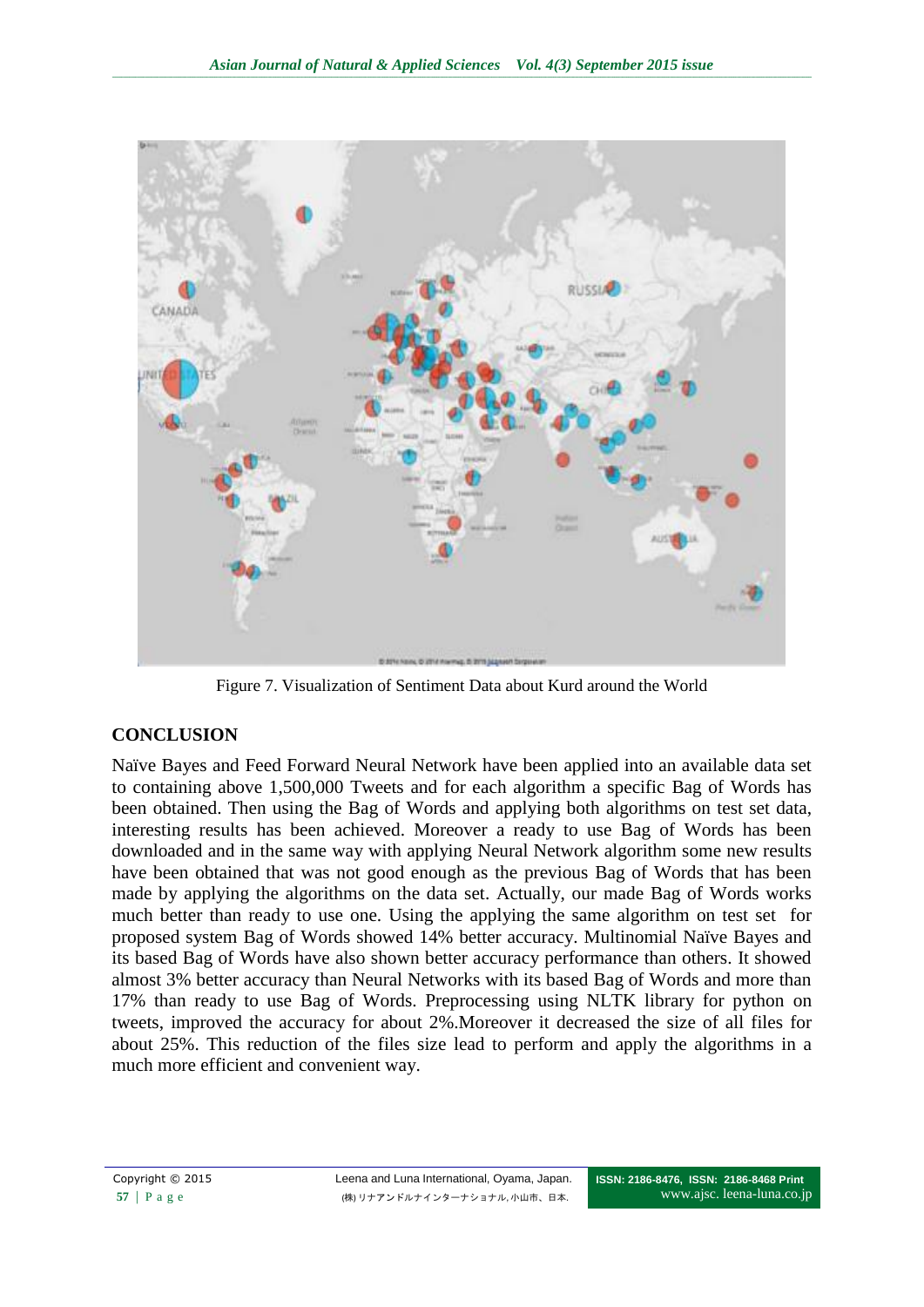### **ACKNOWLEDGMENT**

The University of Michigan Sentiment Analysis competition on Kaggle and Twitter Sentiment Corpus by Niek Sanders are appreciated for providing data sets for the experiments.

### **REFERENCES**

- [1] Noseworthy, G. (2012). Infographic: Managing the Big Flood of Big Data in Digital Marketing. Available at: [http://analyzingmedia.com/2012/infographic-big-flood-of](http://analyzingmedia.com/2012/infographic-big-flood-of-big-data-in-digital-marketing/)[big-data-in-digital-marketing/](http://analyzingmedia.com/2012/infographic-big-flood-of-big-data-in-digital-marketing/)
- [2] Río, S.d., López, V., Benítez, J. M., & Francisco, H. (2014). "On the use of MapReduce for imbalanced big data using Random Forest". *Information Sciences*, *285,* 112-137.
- [3] Miller, Z., Dickinson, B., Deitrick, W., Hu, W., & Alex, H. W. (2014), "Twitter spammer detection using data stream clustering" *Information Sciences, 260, 64-73.*
- [4] M. Islam (2013). "A Cloud Based Platform for Big Data Science". Master Thesis, Linköping University Department of Computer and Information Scienc.
- [5] Cheng, S., Shi, Y., Qin, Q., & Ruibin, B. (2013). ―*Swarm Intelligence in Big Data Analytics*‖. Berlin: Springer-Verlag.
- [6] Chardonnens, T. (2013). ―*Big Data analytics on high velocity streams".* Master Thesis, Software Engineering Group Department of Informatics University of Fribourg.
- [7] Mehine, J. (2011). "*Large Scale Data Analysis Using Apache* Pig". Master's Thesis, University of Tartu.
- [8] Fenga, F., Zhanga, L., Dub, Y., & Weiguang, W. (2015). "Visualization and quantitative study in bibliographic databases: A case in the field of university– industry cooperation". *Journal of Informetrics*, 9[\(1\)](http://www.sciencedirect.com/science/journal/17511577/9/1), 118–134.
- [9] Chetan, S. (2014)." *Big Data Analytics using Neural Networks*". Master Thesis, San José State University SJSU ScholarWorks.
- [10] Hadoop definition. (2014). Retrieved October 23, 2014, from [http://hadoop.apache.org](http://hadoop.apache.org/)
- [11] Benoy, B. (2014). "*Emergence and Taxonomy of Big Data as a Service*". Working Paper CISL.
- [12] Raste, K. S. (2014). "*Big Data Analytics - Hadoop Performance Analysis".* Master Thesis, San Diego State University.
- [13] Borthakur, D. (2007). "The hadoop distributed file system: Architecture and design". *Hadoop Project Website, 11,* p.21.
- [14] Wang, G. (2012). "Evaluating MapReduc System Performance: A Simulation *Approach*". Ph.D Thesis, Virginia Polytechnic Institute and State University ,Virginia, USA.
- [15] Dionysios, L. (2011). ―*Architectures for Stateful Data-intensive Analytics".* Ph.D. Thesis University of California, San Diego.